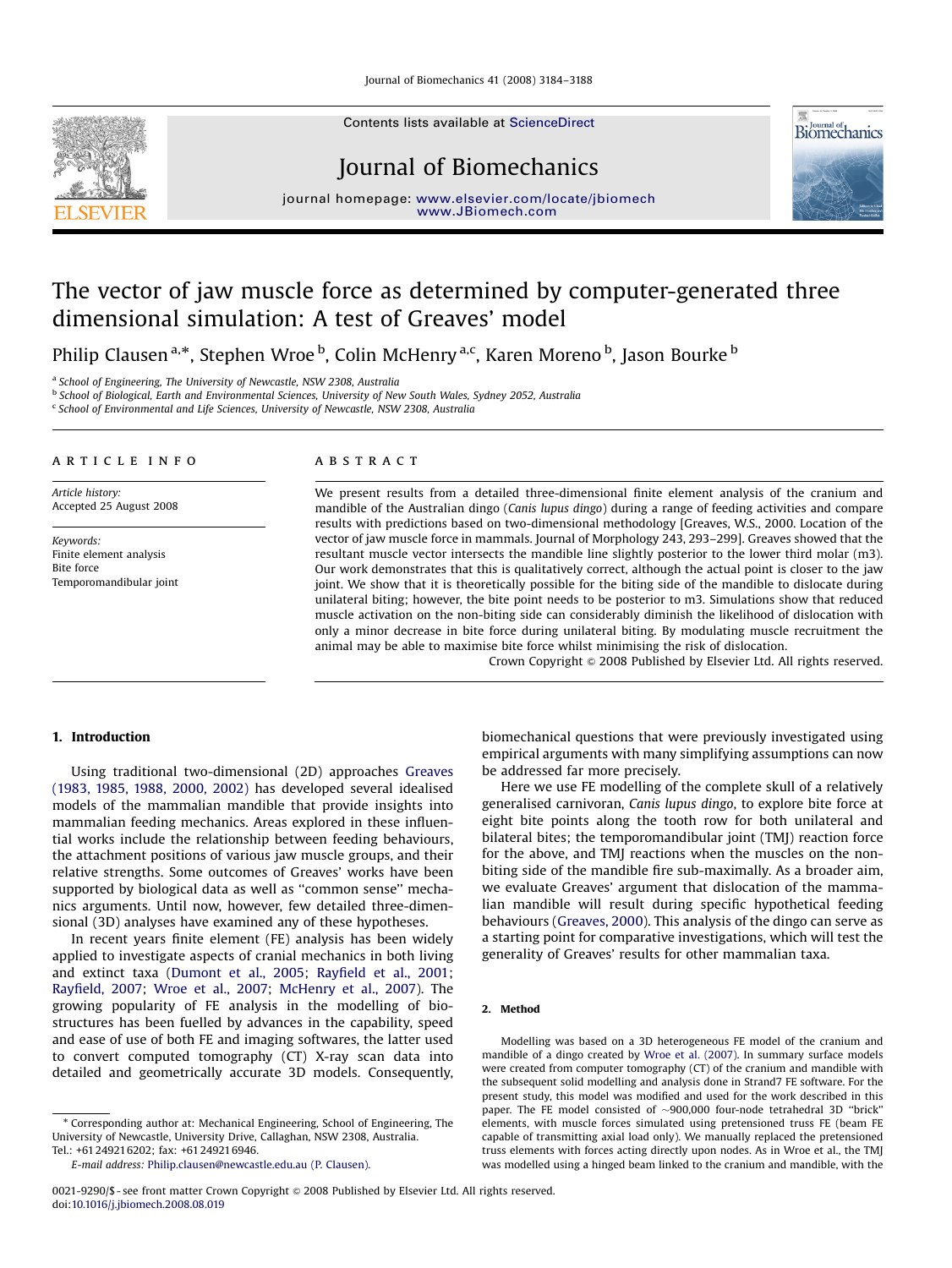<span id="page-1-0"></span>axis of this hinge beam oriented to facilitate the interpretation of the mandible joint reaction forces. The analysis was done for two gape positions: near-closed, and for a gape of about  $40^{\circ}$  (Fig. 1).

For all loading scenarios considered here the model was restrained via a framework of stiff beam elements on the occipital condyle, with one node on this framework restrained for all three translations and rotations. Bite points on the cranium and mandible were simulated by restraining nodes on teeth in the circumferential direction of a cylindrical coordinate system aligned with the axis of the hinge beam. This created a model that could simulate biting and was least restrictive during any bite simulation, but was sufficiently restrained to prevent



Fig. 1. Finite element models of the dingo for (a) near-closed gape and (b)  $40^{\circ}$ gape. The axis system shown is for the beam finite element used to model the temporomandibular joint. This beam has three axes; the first and second are indicated on the figure, the third axis is normal to the plane of the figure as shown.

rigid body motion. To avoid artificial stress singularities at bite points, the surface region at and around each bite point was tessellated with stiff beams to distribute loading more evenly.

A total of 16 restraint cases were considered for each model. These covered both bilateral and unilateral biting simulations. We applied restraints to the upper and lower canines to the second upper molar (M2) and third lower molar (m3), with each bite point coinciding approximately with the centre of a tooth. The joint reaction force, determined from the end force of the hinge beam, was found for each of the biting positions. Initially, for each bite position we assumed that all jaw adductors were fully recruited to allow direct comparison with the results of [Greaves \(2000\)](#page-4-0). We then explored the effects on both the bite force and mandible joint reaction when the non-biting side muscles were recruited at 80% and 90% of the maximum value.

Fig. 1a and b shows the TMJ beam axis system for the near-closed gape and open gape simulations respectively. The beam used to simulate the hinge axis has a local coordinate system (in FE modelling nomenclature) that requires three orthogonal axes, which were defined thus: the 3-axis was aligned along the joint axis; the 2-axis is orientated so as to pass through the mid-plane (approximately equivalent to the transverse plane of the skull) of both the cotylar facet and the condylar head; the 1-axis is orthogonal to the 2 and 3 axes with its direction defined by the right hand rule. The direction of the 2-axis was selected such that movement in the negative 2-axis direction would be free of interference from the surrounding bone and therefore the most likely direction for dislocation to occur. Consequently the precise orientation of the beam axis system differs between  $40^{\circ}$ open and near-closed gapes as shown in Fig. 1.

To directly compare our results with those of [Greaves \(2000\)](#page-4-0), the magnitude and direction of the jaw muscle vector was determined from the FE model. Greaves assumed that this vector intersected the tooth row just behind m3 at about 30% of the mandibular length from the joint hinge (where the length is measured from the mandible joint hinge to the incisor) measured perpendicular to this muscle vector. From the finite element model, it is relatively easy to determine the resultant jaw muscle vector, however, it is more difficult to directly determine the effective lever arm. Here we determined the effective lever arm indirectly by equating moments about the hinge axis from the bite point forces with the moments supplied by the muscles.

# 3. Results

Fig. 2 shows the bilateral and unilateral bite force for both the near-closed gape and  $40^{\circ}$  open gape. The bite force is higher for the near-closed gape than for the  $40^{\circ}$  open gape at the same bite points. For the near-closed gape, the bite force for the bilateral case was up to 108% of the unilateral case. The bite force per tooth, however, is clearly lower in the bilateral case (two sets of opposing teeth biting) than in the unilateral case (one set of opposing teeth biting). Interestingly the difference between bilateral and unilateral bites was negligible in the open gape simulation. Qualitatively the relationship between bite force and tooth position is in agreement with the theoretical predictions of [Greaves \(1988\)](#page-4-0).



Fig. 2. Bite force for both unilateral and bilateral biting for near-closed and 40° gape.  $\blacksquare$ —near closed gape simulations and  $\blacktriangle$ —40° open gape simulation. Shaded symbols are for bilateral bite and open for unilateral bite. Lines shown are of best fit through the data for clarity only.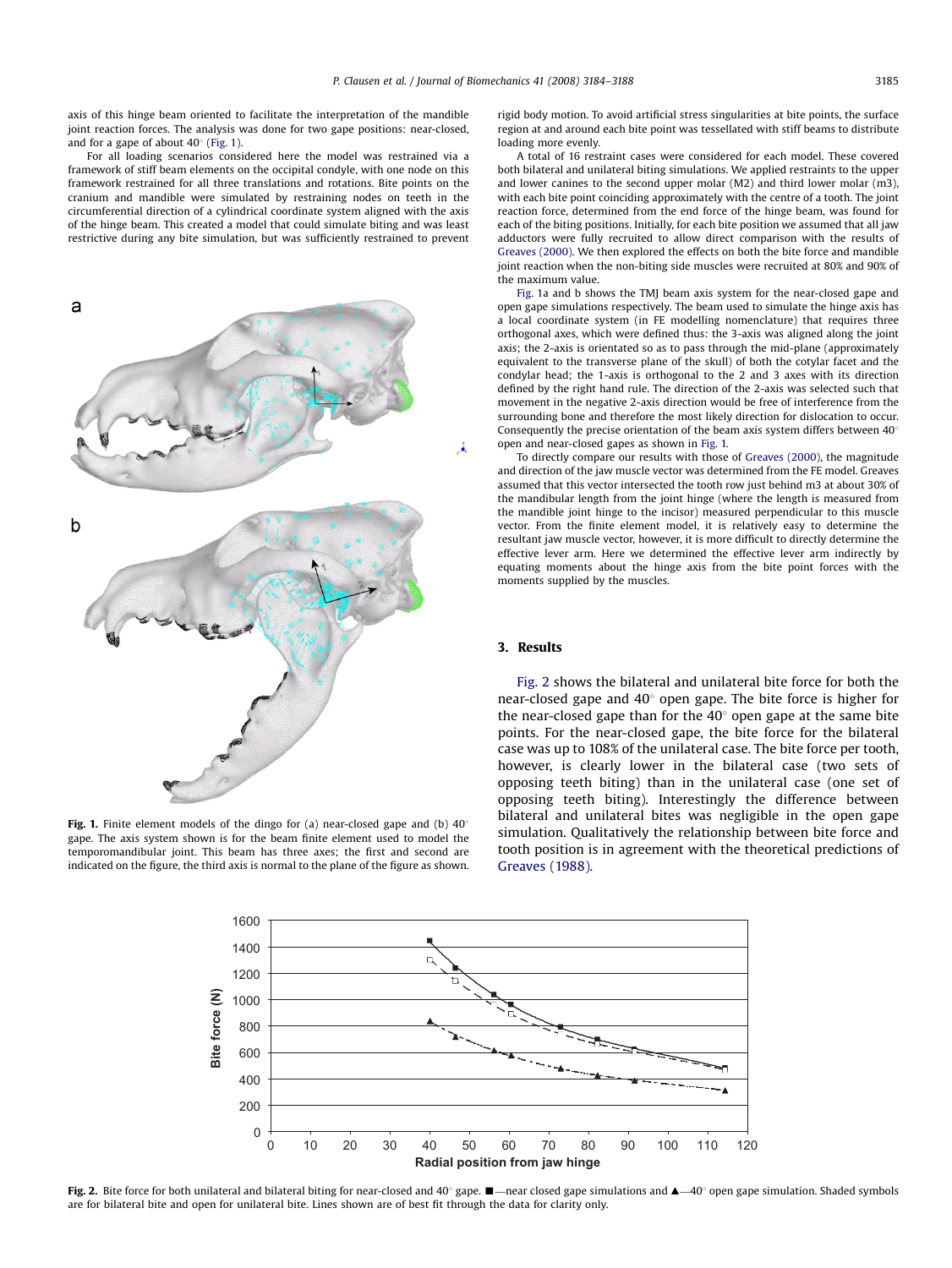# <span id="page-2-0"></span>Table 1 Effective lever arm for the resultant muscle vector for the near-closed gape  $(0^{\circ})$  and  $40^{\circ}$  gape

| Gape        | v(N)   | $\frac{1}{2}$ (N) | $F_{\text{total}}(\text{N})$ | $\Theta$ (degs) | Bite moment sum (Nmm) | Effective lever arm (mm) |
|-------------|--------|-------------------|------------------------------|-----------------|-----------------------|--------------------------|
| $0^{\circ}$ | 894.4  | $-784.4$          | 1189.6                       | $-50.1$         | 26,820                | 22.5                     |
| $40^\circ$  | 1166.2 | $-612.0$          | 1317.0                       | $-62.3$         | 17,375                | 13.2                     |



Fig. 3. Jaw reaction force on the biting and non-biting side of the mandible for (a) the near-closed gape and (b) the 40° gape.  $\blacksquare$ -force in the 2-axis direction and  $\blacktriangle$ -force in the 1-axis direction. Closed symbols are for the biting side and open symbols are for the non-biting side. Lines are of best fit through the data.

Table 1 shows the results of our determination of jaw muscle resultant vectors. Here  $\theta$  is the angle between the global z-axis (same direction as the 2-axis-direction in [Fig. 1b](#page-1-0) for both models) and the load vector, with a negative angle indicating a posterior direction of the jaw muscle vector. By our method, the jaw muscle vector of the dingo intersects the tooth row line at a radius of 37.6 mm, or when made dimensionless by the mandible length, it intersects at 0.30.

[Greaves \(1983, 1985, 1988, 2000\)](#page-4-0) developed an empirically based argument identifying the most posterior bite point that would not lead to dislocation of the mandible during feeding. Given the weakness of the TMJ in tension ([Spencer and Demes,](#page-4-0) [1993](#page-4-0)), for the purposes of this analysis we have deemed a joint to have the potential to dislocate when the joint reaction force in the 2-axis direction (see [Fig. 1\)](#page-1-0) approaches zero (i.e., any further decrease will bring the system into tension).

Fig. 3a shows the reaction forces in the joints on the biting and non-biting sides of the mandible during unilateral biting. For all biting positions the reaction force on the joint in the 2-axis direction is negative, which by the system used here, indicates that the joint is in compression and hence has no potential for dislocation. The reaction force is also negative in the 1-axis direction; however, this simply means the mandibular condyle is being forced upwards in contact with the opposing part of the temporal cotyle of the cranium. Extrapolation of the data for the 2-axis direction shows that the joint reaction force is zero at a theoretical bite point of close to 35 mm.

Fig. 3b shows the joint reaction force for both joints under unilateral bites when the dingo has a gape of  $40^\circ$ . Here it is clear that the joint is in compression and will never be in tension, and therefore that the joint will not dislocate during biting.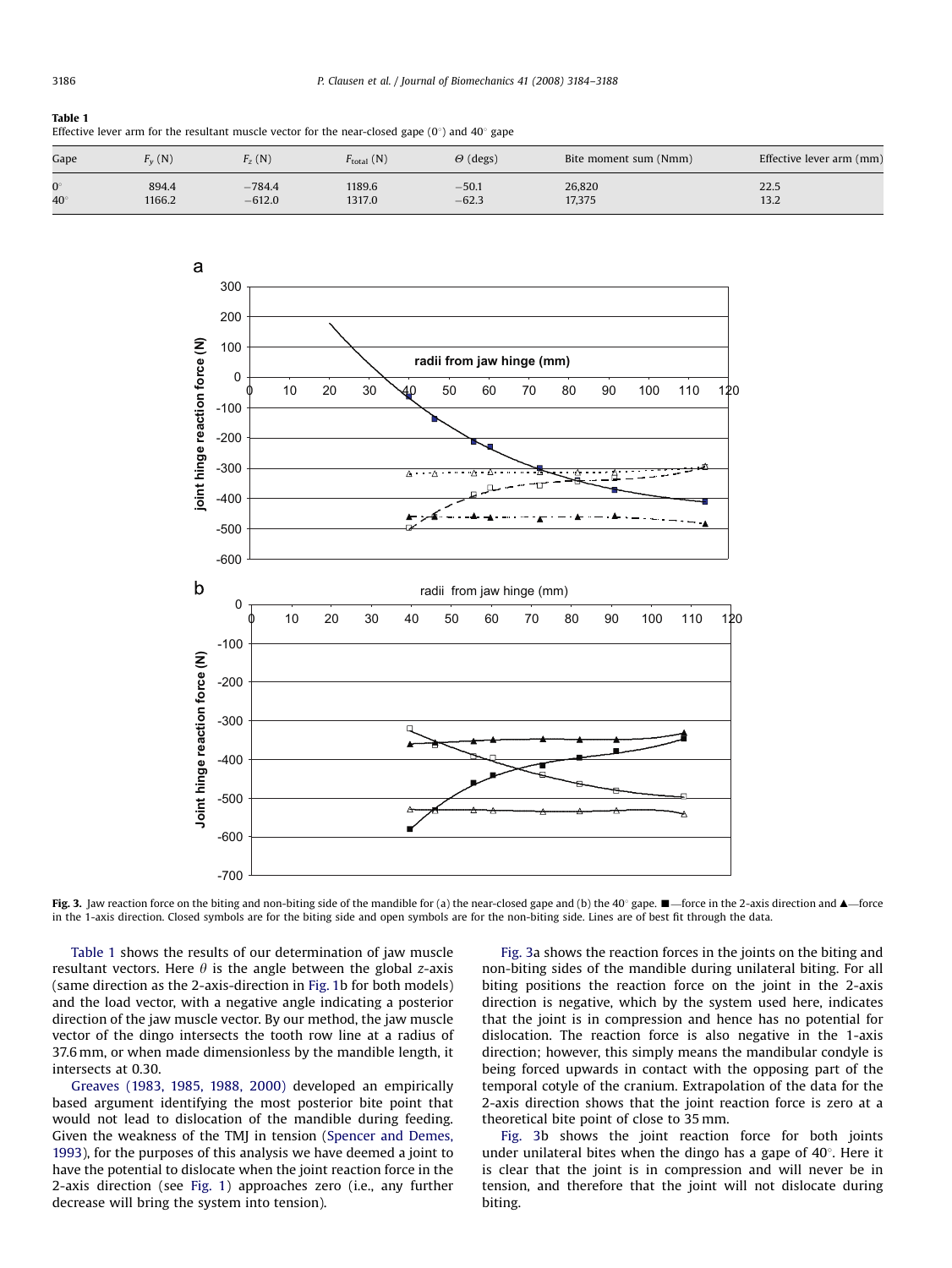### 3.1. Reduced muscle recruitment on balancing side

The results of reduced recruitment on the balancing side, and for maximal muscle firing on both sides of the mandible for unilateral biting are shown in Fig. 4a and b, respectively. Fig. 4a shows that the unilateral bite force diminishes when the muscle recruitment on the non-biting side is reduced, as was expected. The bite force decreased to 92% of the maximum value when the non-biting side muscle recruitment was 80% of maximum, corresponding to a reduction from approximately 1300 to 1200 N in bite force at m3. The results in Fig. 4b show that a reduction in the level of muscle recruitment on the non-biting side increases the compressive force in the biting side joint in the 2-axis direction and reduces the magnitude of the compressive force in the joint on the non-biting side. Extrapolation of this data suggests that by decreasing the muscle recruitment on the nonbiting side moves the point posterior of where jaw dislocation on the biting side would have occurred for full muscle recruitment. The biting side joint, therefore, is less likely to dislocate during unilateral biting when the muscle recruitment on the non-biting side has been reduced.

Our results are similar to the predictions of [Thomason et al.](#page-4-0) [\(1990\)](#page-4-0) for canine anterior bite for the opossum, but whilst their models predicted tension in the biting side TMJ for posterior molar bites (M4), our models suggest that this joint remains in compression for all bite positions including the m3 bite. From our dingo model, the point at which the working side joint would theoretically come under tension is several millimetres posterior of the rear most tooth: Thomason predicts that this point lies anterior of the rear most tooth for the opossum. Given that all the results are predictions based on models rather than in vivo data, there is the opportunity for experimental results to shed further light on this question.

## 4. Discussion and conclusions

Following the method of [Greaves \(2000\)](#page-4-0) and using the data in [Table 1](#page-2-0) (and see [Fig. 5](#page-4-0)), the point of intersection between the jaw muscle resultant and the lower jaw is posterior of the radial position of m3 for this particular mandible, and less than  $jm3/L$ ("distance from the projection of the jaw joint  $(j)$  to the third



Fig. 4. Bite force (a) and mandible reaction force (b) in the two-direction for the near-close gape for different levels of muscle recruitment on the non-biting side of the mandible. ♦—100% recruitment on non-biting side; ■—90% recruitment on non-biting side; ▲—80% recruitment on non-biting side. Closed symbols are for biting side joint and open symbols are for non-biting side joint. Lines are of best fit through the data.